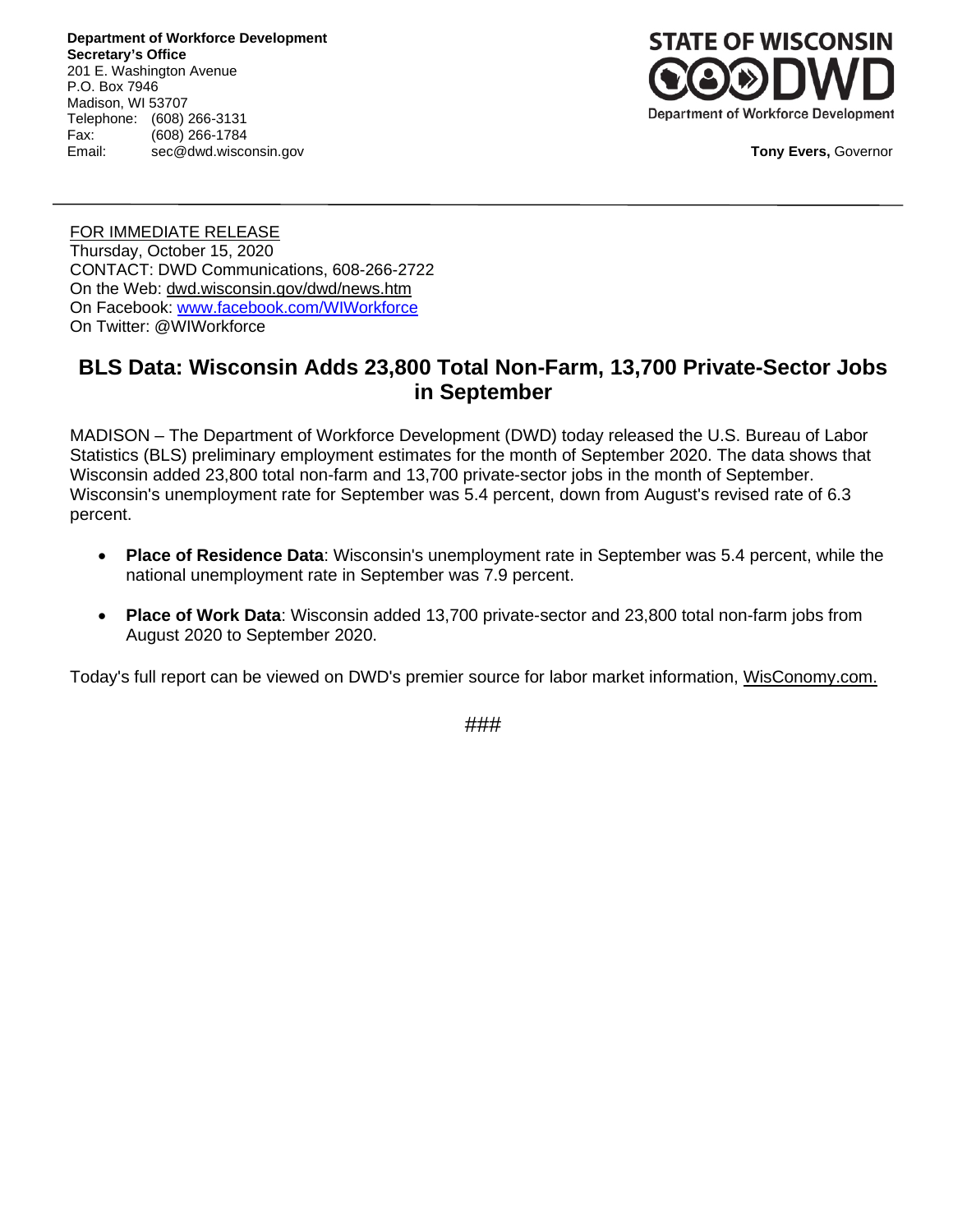### **WISCONSIN LABOR FORCE SUMMARY**

# **Seasonally Adjusted**

|                                   | PRELIM.   | <b>REVISED</b> | YEAR AGO  | <b>NET CHANGE OVER</b> |           |
|-----------------------------------|-----------|----------------|-----------|------------------------|-----------|
| <b>PLACE OF RESIDENCE DATA</b>    | Sep-20    | Aug-20         | Sep-19    | 1-Month                | 1-Year    |
| <b>Labor Force</b>                | 3,137,100 | 3,054,900      | 3,106,800 | 82,200                 | 30,300    |
| Employment                        | 2,967,700 | 2,862,600      | 2,999,700 | 105,100                | $-32,000$ |
| Unemployment                      | 169,400   | 192,300        | 107,100   | $-22,900$              | 62,300    |
| Unemployment Rate                 | 5.4%      | 6.3%           | 3.4%      | $-0.9%$                | 2.0%      |
| US Unemployment Rate              | 7.9%      | 8.4%           | 3.5%      | $-0.5%$                | 4.4%      |
| Labor Force Participation Rate    | 67.3%     | 65.6%          | 67.0%     | 1.7%                   | 0.3%      |
| US Labor Force Participation Rate | 61.4%     | 61.7%          | 63.2%     | $-0.3%$                | $-1.8%$   |

## **PLACE OF WORK DATA**

| NONFARM WAGE & SALARY                    | 2,781,000 | 2,757,200 | 2,972,300 | 23,800   | $-191,300$ |
|------------------------------------------|-----------|-----------|-----------|----------|------------|
| TOTAL PRIVATE                            | 2,389,400 | 2,375,700 | 2,567,800 | 13,700   | $-178,400$ |
| <b>GOODS PRODUCING</b>                   | 586,900   | 584,000   | 611,500   | 2,900    | $-24,600$  |
| <b>MINING &amp; LOGGING</b>              | 3,600     | 3,600     | 4,100     | 0        | $-500$     |
| <b>CONSTRUCTION</b>                      | 122,000   | 123,900   | 124,500   | $-1,900$ | $-2,500$   |
| <b>MANUFACTURING</b>                     | 461,300   | 456,500   | 482,900   | 4,800    | $-21,600$  |
| Durable Goods                            | 271,200   | 267,500   | 288,300   | 3,700    | $-17,100$  |
| Nondurable Goods                         | 190,100   | 189,000   | 194,600   | 1,100    | $-4,500$   |
| <b>SERVICE PROVIDING</b>                 | 2,194,100 | 2,173,200 | 2,360,800 | 20,900   | $-166,700$ |
| PRIVATE SERVICE PROVIDING                | 1,802,500 | 1,791,700 | 1,956,300 | 10,800   | $-153,800$ |
| <b>TRADE</b>                             | 405,900   | 405,300   | 418,800   | 600      | $-12,900$  |
| <b>Wholesale Trade</b>                   | 117,500   | 116,200   | 123,400   | 1,300    | $-5,900$   |
| <b>Retail Trade</b>                      | 288,400   | 289,100   | 295,400   | $-700$   | $-7,000$   |
| TRANS., WAREHOUSING, & UTILITIES         | 110,900   | 110,300   | 113,500   | 600      | $-2,600$   |
| <b>INFORMATION</b>                       | 39,900    | 39,900    | 47,000    | 0        | $-7,100$   |
| <b>FINANCIAL ACTIVITIES</b>              | 154,200   | 151,500   | 154,300   | 2,700    | $-100$     |
| Real Estate, Rental, & Lease             | 27,100    | 25,700    | 27,000    | 1,400    | 100        |
| PROFESSIONAL & BUSINESS SERVICES         | 301,300   | 300,000   | 324,100   | 1,300    | $-22,800$  |
| Prof., Scien., & Tech. Services          | 114,300   | 113,100   | 114,800   | 1,200    | $-500$     |
| Admin. Support & Waste Mgmt. Services    | 123,400   | 124,200   | 142,900   | $-800$   | $-19,500$  |
| EDUCATIONAL & HEALTH SERVICES            | 438,600   | 444,500   | 464,300   | $-5,900$ | $-25,700$  |
| <b>Educational Services</b>              | 44,100    | 50,200    | 54,200    | $-6,100$ | $-10,100$  |
| Health Care & Social Assistance          | 394,500   | 394,300   | 410,100   | 200      | $-15,600$  |
| LEISURE & HOSPITALITY                    | 217,300   | 208,000   | 282,100   | 9,300    | $-64,800$  |
| Arts, Entertain., & Recreation           | 31,800    | 29,700    | 43,500    | 2,100    | $-11,700$  |
| <b>Accommodation &amp; Food Services</b> | 185,500   | 178,300   | 238,600   | 7,200    | $-53,100$  |
| OTHER SERVICES, except Public Admin.     | 134,400   | 132,200   | 152,200   | 2,200    | $-17,800$  |
| <b>GOVERNMENT</b>                        | 391,600   | 381,500   | 404,500   | 10,100   | $-12,900$  |
| <b>Federal Government</b>                | 33,700    | 35,100    | 29,500    | $-1,400$ | 4,200      |
| <b>State Government</b>                  | 89,700    | 75,400    | 92,300    | 14,300   | $-2,600$   |
| <b>Local Government</b>                  | 268,200   | 271,000   | 282,700   | $-2,800$ | $-14,500$  |

Note: Differences in totals may occur as a result of rounding.

Source: Local Area Unemployment Statistics and Current Employment Statistics programs, Bureau of Workforce Information and Technical Support. Numbers in **blue** are statistically significant changes.